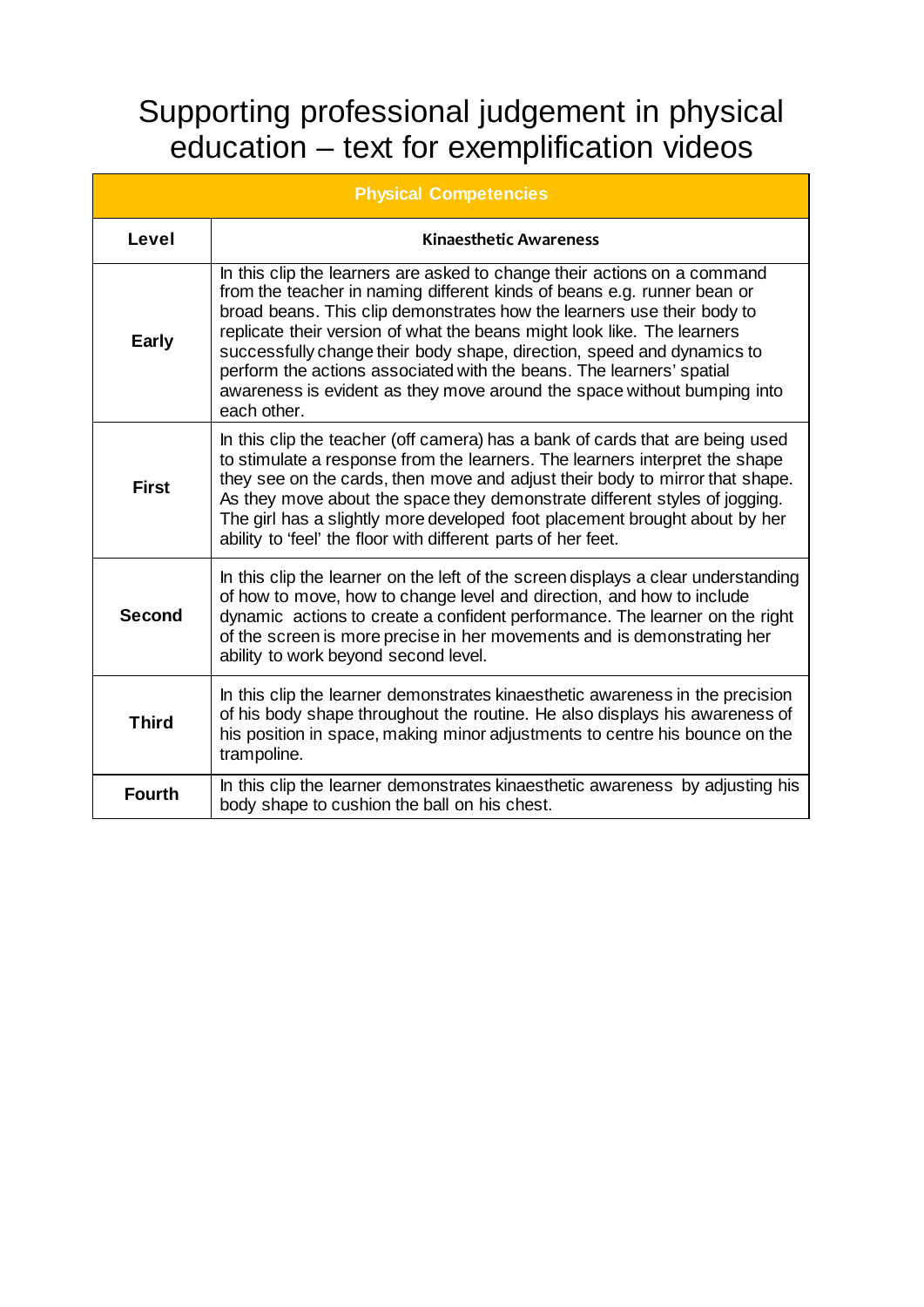| <b>Physical Competencies</b> |                                                                                                                                                                                                                                                                                                                                                                                                                                                                                                                                                                                                                                 |  |
|------------------------------|---------------------------------------------------------------------------------------------------------------------------------------------------------------------------------------------------------------------------------------------------------------------------------------------------------------------------------------------------------------------------------------------------------------------------------------------------------------------------------------------------------------------------------------------------------------------------------------------------------------------------------|--|
| Level                        | <b>Balance and Control</b>                                                                                                                                                                                                                                                                                                                                                                                                                                                                                                                                                                                                      |  |
| <b>Early</b>                 | In this clip the learner travels over and through the obstacle course. He<br>changes his movements to meet the demands of the course, and controls his<br>speed to remain stable while changing direction and height. His body control<br>also allows him to change shape while in the flight and landing phases.                                                                                                                                                                                                                                                                                                               |  |
| <b>First</b>                 | In this clip the learner is tasked with travelling though the course using<br>balance, flight and rotation skills. He is precise and careful with his<br>movements to ensure he stays in balance. His control also allows him to<br>change the shape of his body to add variety to his sequence.                                                                                                                                                                                                                                                                                                                                |  |
| <b>Second</b>                | In this clip the learner demonstrates control of her movement sequence.<br>She uses her arms and her knees to add stability while travelling over the<br>narrow base, and when landing from her dismount. When performing the two<br>balances she controls her arms and legs to maintain balance as she<br>changes posture.                                                                                                                                                                                                                                                                                                     |  |
| <b>Third</b>                 | In this clip the learner maintains balance and control while demonstrating a<br>demanding gymnastic sequence in which she uses the equipment to<br>support her smooth transfer of weight.                                                                                                                                                                                                                                                                                                                                                                                                                                       |  |
| <b>Fourth</b>                | In this clip the learner displays a high level of balance and control to manage<br>his body through a double vault sequence. His balance and control are<br>evident as he controls the flight phases at speed, and continues the<br>momentum from one action to the next, although the posture he adopts<br>when travelling over the second box could be more precise.<br>In this clip the learner demonstrates high levels of dynamic balance and<br>precise body control as she seamlessly links her tumbling sequence. Her<br>recovery phase from each individual skill becomes the preparation phase for<br>the next skill. |  |

| <b>Physical Competencies</b> |                                                                                                                                                                                                                                                  |  |
|------------------------------|--------------------------------------------------------------------------------------------------------------------------------------------------------------------------------------------------------------------------------------------------|--|
| Level                        | <b>Coordination and Fluency</b>                                                                                                                                                                                                                  |  |
| <b>Early</b>                 | In this clip both learners are moving around the space until they meet each<br>other. When meeting they coordinate a hand clap sequence before moving<br>off to jog once more.                                                                   |  |
| <b>First</b>                 | In this clip the learner demonstrates 3 different postural shapes in a short<br>sequence. As she becomes more confident she coordinates the transition<br>from one shape to the next more fluently.                                              |  |
| <b>Second</b>                | In this clip the learner demonstrates his coordination as he moves upper<br>and lower parts of the body at the same time to stay afloat. On the command<br>he forms a star-float position before fluently resuming his treading water<br>action. |  |
| <b>Third</b>                 | In this clip the learner demonstrates coordination as he performs the glide,<br>pull and kick phases of the breaststroke. His performance is fluent in each<br>phase of the stroke.                                                              |  |
| <b>Fourth</b>                | In this clip the learner demonstrates coordination as she combines the arm<br>pull, leg kick and breathing pattern of the front crawl stroke with fluency.                                                                                       |  |